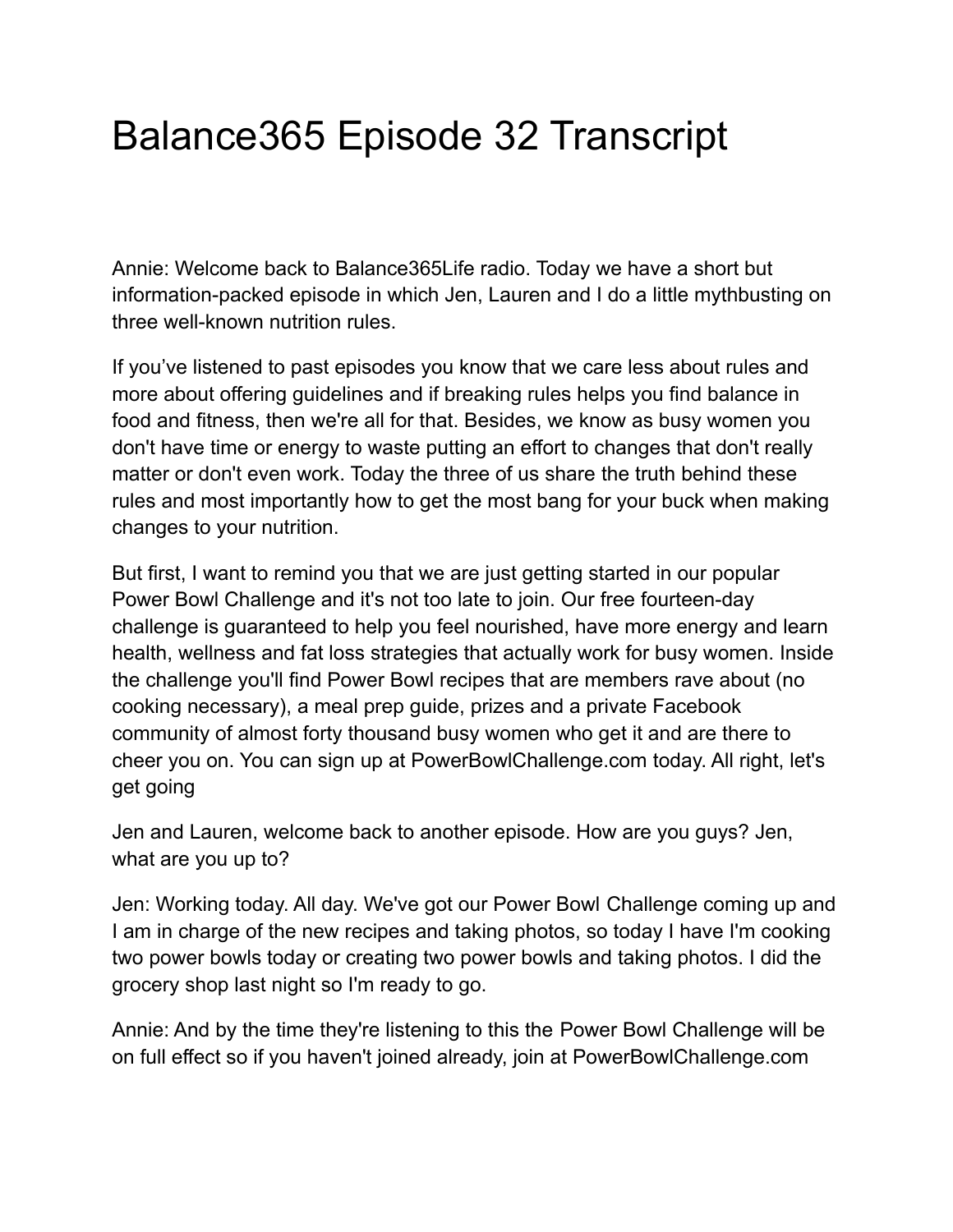because you have a new recipe, I don't want to give away too much, but I guess they will already have maybe gotten it by then.

But we're trying to be all, like cool and stealth-like, we're pre-recording podcast episodes but you have a Bavarian Bratwurst Power Bowl, is that what it's called?

Jen: Yeah and it's really good, I mean, we have eight different recipes with a meal prep guide for everyone to choose from and if you're late to the challenge, that's OK, just go to the link that Annie mentioned and sign up, you'll still get the recipes and you'll get all the catch up emails for the challenge because they're really good recipes and the Bavarian Bratwurst Power Bowl is, I guess, a little on the heavier side, but as we move into fall I think a lot of people gravitate more towards warmer meals and heavier meals and stuff, it's still a really well balanced meal but it's just more like having like-

Annie: Meaty.

Jen: Yeah, well it's got turkey bratwurst and then all the all the fixin's. So if anyone is like Eastern European, Ukrainian, German, they'll probably be really excited for that Power Bowl.

Annie: I am not, but I'm equally as excited.

Jen: Right.

Annie: Because anything anything with like a brat or a brat-like thing and sauerkraut.

Jen: Yeah, yeah it's got sauerkraut, which is not on everyone's thing, but yeah, it's really good. I really like it. I'll be making it regularly.

Annie: I'm pumped. Lauren, what are you up to?

Lauren: Just getting back into the swing of things. I thought you guys might fire me after our move because I was so stressed out but I'm so excited to be like back to work. You don't even know.

Annie: Yeah, congrats on the new house.

Lauren:Thank you. I'm never doing it again.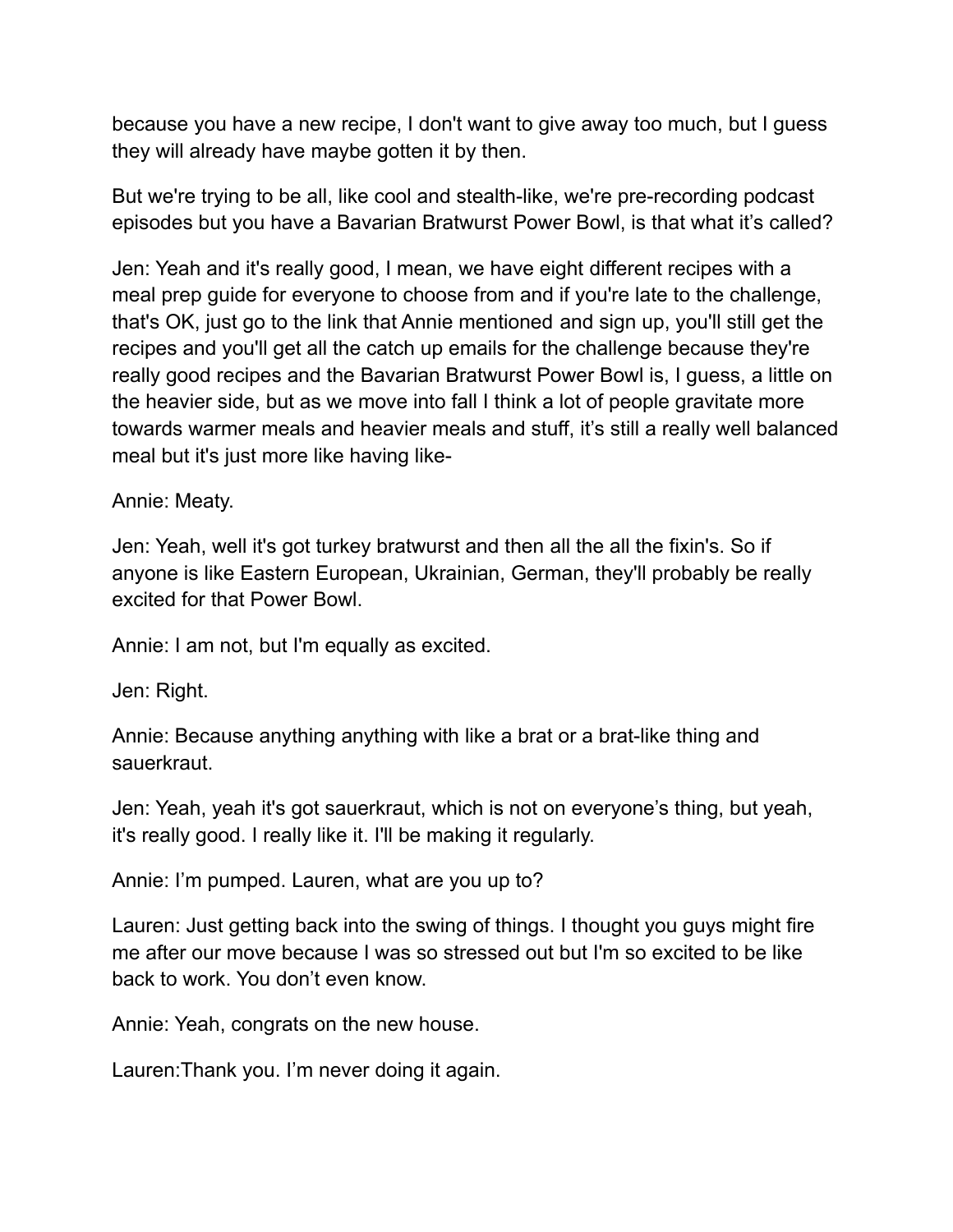Annie: The background of your bedroom looks amazing.

Lauren: Thank you. My bed is not made. I'm sitting in my bedroom.

Annie: I'm also sitting in my bedroom. We're super professional.

Jen: We've had so many sound issues but you two have both moved this summer and people don't understand if you podcast or listen to podcasts, if you get a really crisp-sounding podcast, that takes a lot of work and intention and I feel like we've all found good spots in our homes to record before. I actually moved last summer and before I moved, I used to record inside my walk in closet because it just had you know carpet and clothes all around me so the sound was really good, but you know you two have both moved and we've kind of had sound issues.

It's just taken us a little bit to work out the sound issues around those moves, so yeah, it really does bedrooms are a good place to record because they have, you know, lots of carpet.

Annie: Fabrics.

Jen: Fabrics and just things around you to absorb any echoes and I record now in my office. My office is super tiny and has carpet and yes, I think we have figured it out, ladies.

Annie: Knock on wood, the last podcast it took us three times to record.

So hopefully we've nailed it down to what works and what doesn't but today, I'm happy to have you both here today, because today we want to discuss three nutrition rules you should consider breaking. And the word rules usually doesn't float well in our community because we're very much a "do what works for you" and that's what we want to spend our focus on, so we kind of stay away or shy away from rules or making rules for our members and more provide guides or suggestions.

Jen: Guidelines are a fact of life and if you are looking to improve your overall diet, guidelines are just a fact of that. So nutrition is a science and this has been studied and you know there's lots of different studies and there is best practices around nutrition.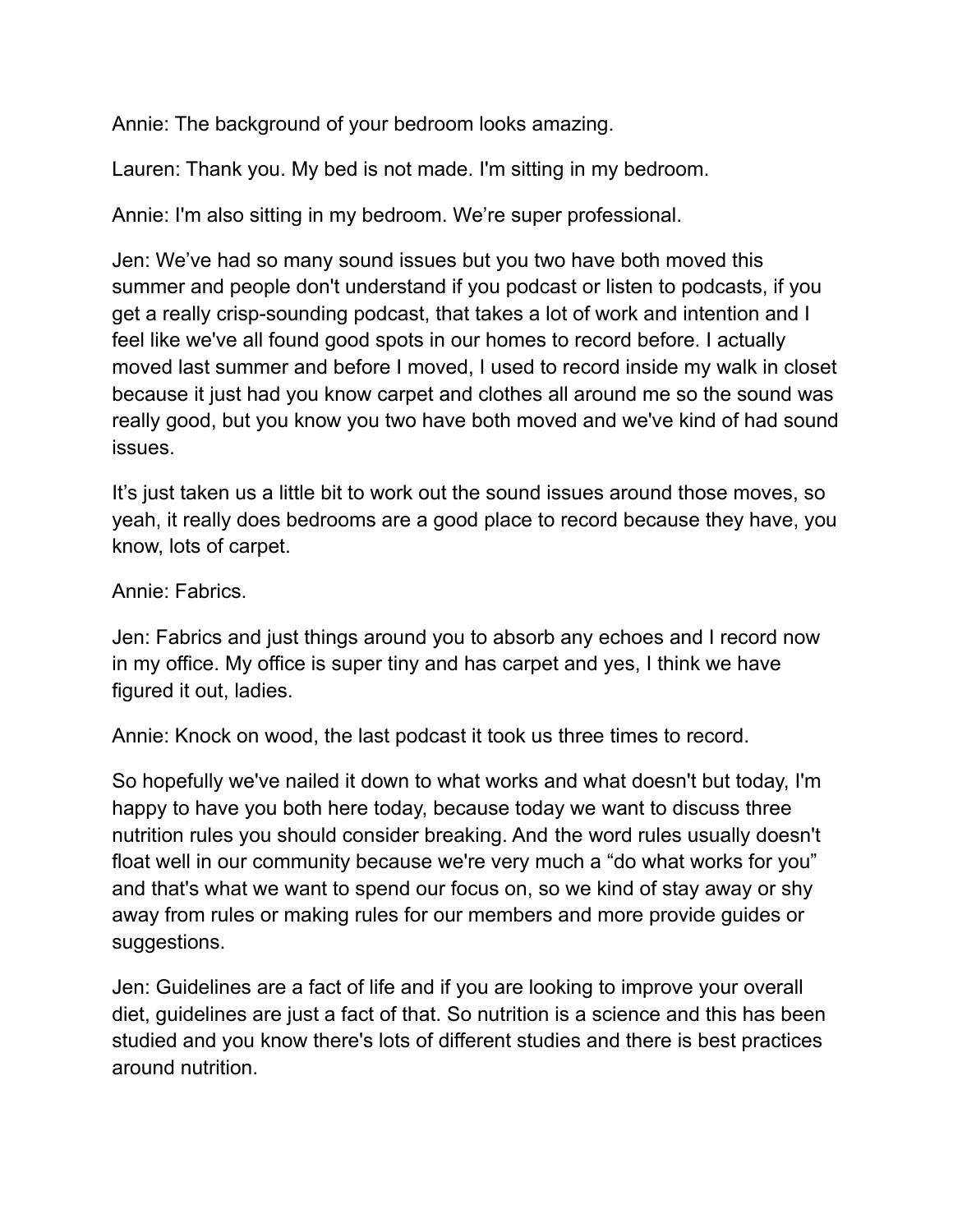But you don't have to make those rules, you know. Nutrition should be something that's flexible, like not every meal is like a do or die, so we give guidelines in Balance365 and then we show different ways to be flexible with that guideline and figure out how that particular guideline, whether it's around protein or carbs or fat or meal frequency, how to make that work for you if that particularly one guideline doesn't quite work for you, how you can be flexible with it and still improve your overall diet.

Annie: Absolutely. Well said. So let's get right into it, should we dive into the first "rule"?

Jen: Yes.

Lauren: Yes.

Annie: That is "Eat tiny meals" which I think is appropriate for the Power Bowl Challenge. And we'll get into that in a little bit, but most people are eating tiny meals because, you guys have heard that rule, right?

Lauren: Of course.

Jen: I feel like this is Lauren's favorite rule to spout off about, you know.

Annie: I know, Lauren is like a caged lion over here, like let me at it, let me at it, but the truth is, most people are doing this like, you know, six small meals or tiny meals, whether you're eating frequently or not, eat small meals in hopes of fat loss or weight loss. But studies have reported that there's no evidence that weight loss is altered by meal frequency. Lauren, help us out with this. This is debunked. We can debunk the "eat tiny meals for fat loss" myth, right?

Lauren: Yes and it's just it's like one of the most iconic myths, like as soon as you are looking to change your nutrition habits, right, like one of the first things you're always going to hear is "Eat every three hours" but studies have proven that there's no evidence for that and actually, the opposite is true. So, not only does it do nothing for your metabolism, but studies have shown that if you eat the same amount of calories in a couple of larger meals versus many small meals throughout the day, you actually are hungrier, the more meals you eat with the same amount of calories, if that makes sense.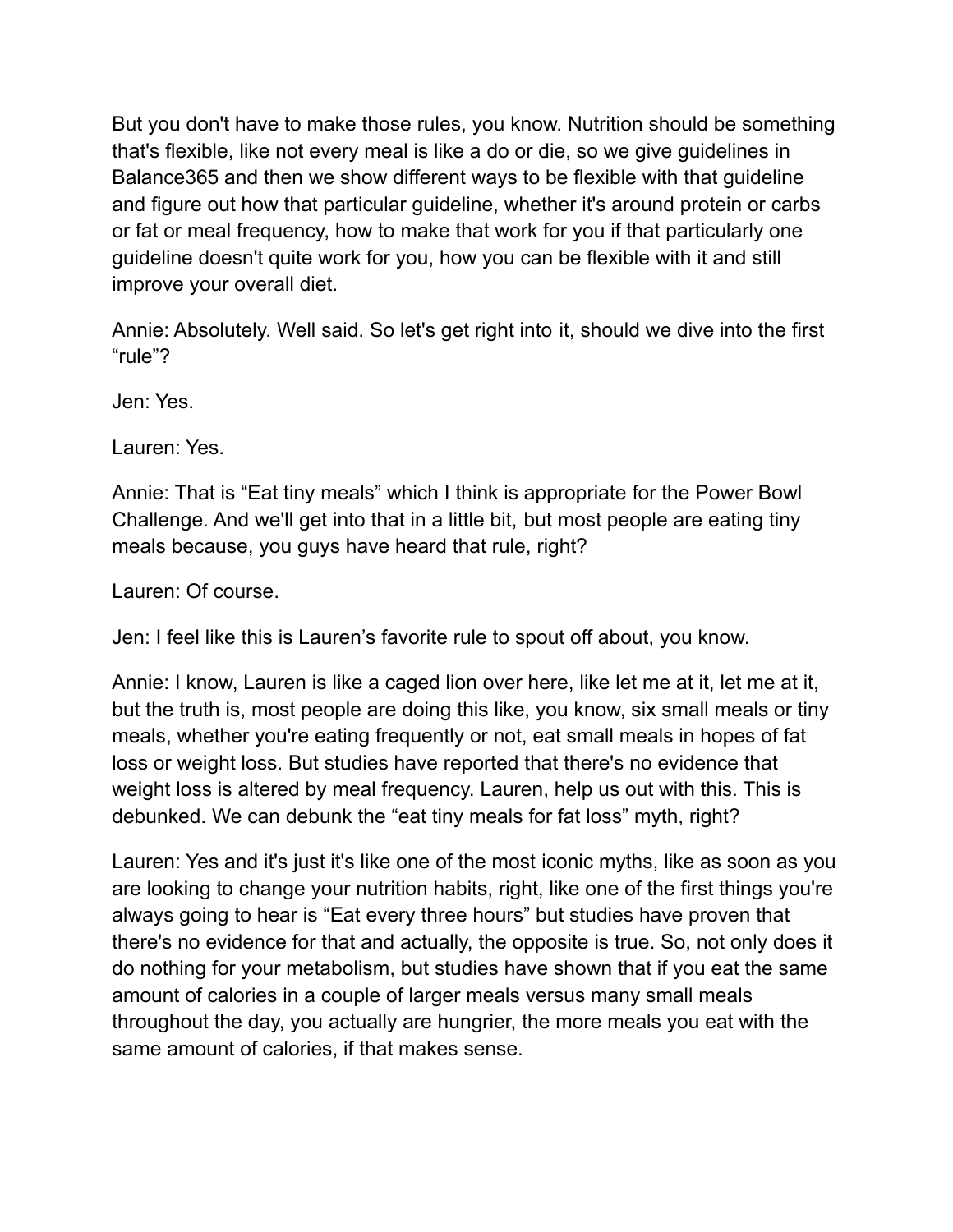Annie: Yeah, you can inhibit your ability to ever really fully experience fullness or hunger if you're dividing your meals up because really what it boils down to is the total calories consumed versus the total calories expended, that's really what equals that loss or weight loss, so we don't need to be concerned, or you don't need to concern yourself with your frequency of your meals.

Jen: Yeah and not everything can be about fat loss, we have a couple women in Balance365 who have I.B.S. and they find, the reason they eat smaller meals is because very large meals, they have learned can trigger I.B.S. symptoms, so again, there are guidelines, but you still have to do what works for you. We just want to dispel any myths around the reasons people might choose to do something.

Annie: Absolutely and you know, the reason why I think this is appropriately a time to the Power Bowl Challenge is because our goal with the Power Bowl Challenge is to help women experience what a balanced sustainable meal feels like and looks like, because we're so conditioned to like three hundred calories as a meal.

Jen: No, girl.

Annie: Right? That's pretty small, like I guarantee I'm going to be hungry if you feed me a three hundred calorie meal.

Jen: I can fit three hundred calories in a handful, I mean. Just, ahh, done.

Lauren: And Jen, I think we should link to this in the notes maybe, but you did, actually, a Facebook Live talking all about this, because there were so many people have like mini freak outs about how large the Power Bowls were and how many calories were in them.

Jen: I even, I got out a white board and I really got into it.

Lauren: There were circles involved.

Jen: Yes. Math. I did math. Right, so we actually recommend larger meals less frequently as a starting point, so give that a try. So we recommend three to four meals a day. And a lot of our Balance365ers aren't eating that way when they come into Balance365. They're either, a lot of them are just grazing all day long, they're never really having a meal, they are just really busy overwhelmed people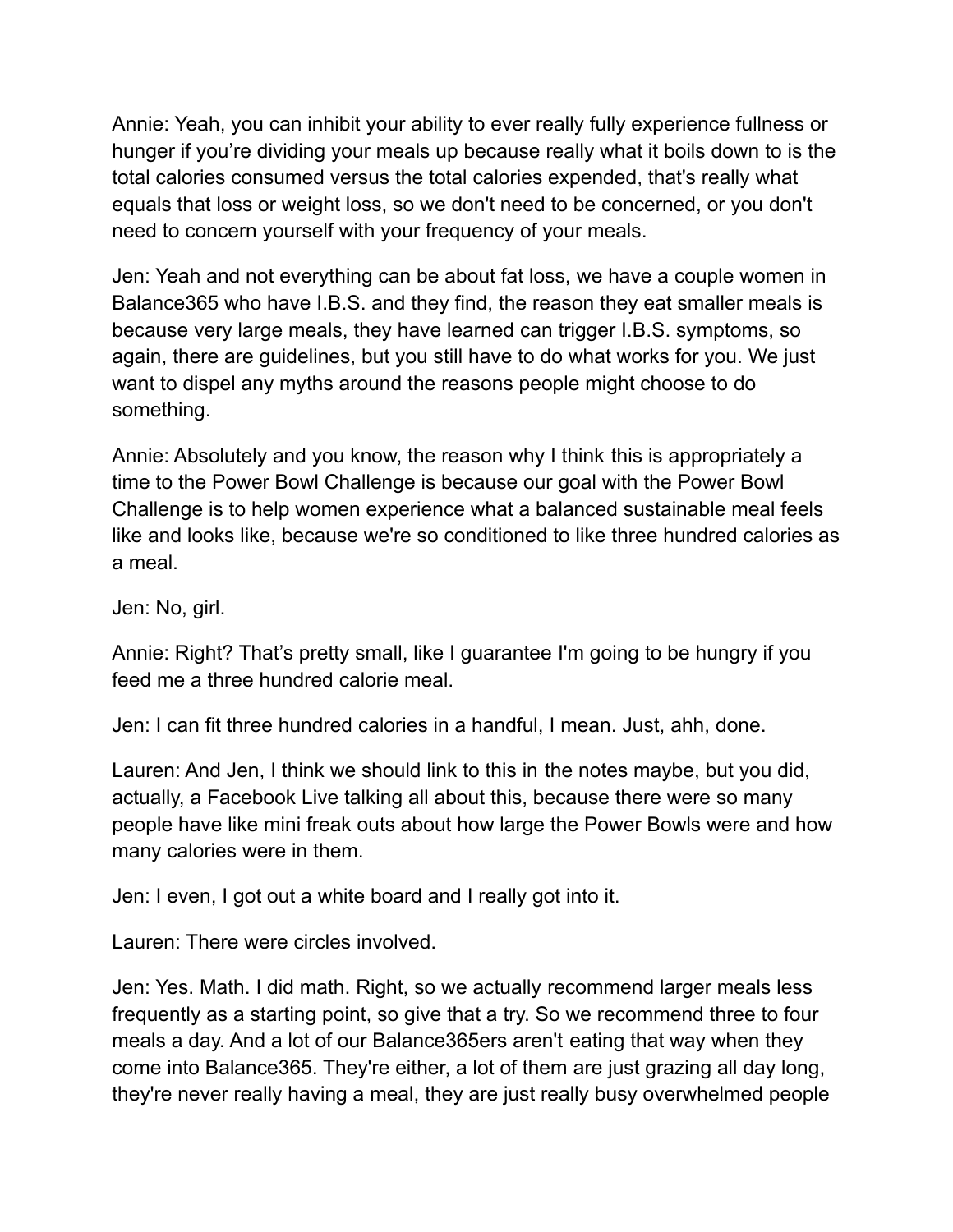who are grabbing at their kids' leftovers, or grabbing handfuls of almonds from the cabinet every time they pass it.

Lauren: One more thing that I wanted to interject too was studies also show that the more often you eat throughout the day on average, the more calories that you do consume, so-

Jen: Yeah.

Lauren: Yeah.

Jen: Right, so yes, so people eating larger, less frequent meals studies have shown they are eating less calories overall during the day. Which is interesting because the tiny meal rule was introduced, you know, as a way of controlling calories but it, what researchers found is it actually is increasing the amount of calories you eat.

And anyways, so if three to four meals works for you in a day, that's great, our breastfeeding moms and sometimes our pregnant moms find that doesn't work for them, whether they're pregnant and they have heartburn issues, they do need to eat smaller meals or if they're breastfeeding, they're just really, really hungry and three to four meals isn't going to cut it.

## Lauren: Right?

Jen: But it is about starting and stopping and ramping up your hunger and satiety again, rather than just grazing all day, never really getting hungry, never really getting full.

Annie: And I mean, just on a really low level, like that's a lot of food to potentially cook, prepare, and then to clean up.

Jen: Yeah and when I used to eat like that and I used to feel like I was always in the kitchen or always thinking about food and always going like, "OK, when's my next meal? It's in two hours."

Lauren: Right. I used to carry a cooler.

Jen: Of course you did. And we used to, yeah, so I feel like it's quite freeing. I do three meals a day and sometimes I have a fourth evening snack, but yeah, when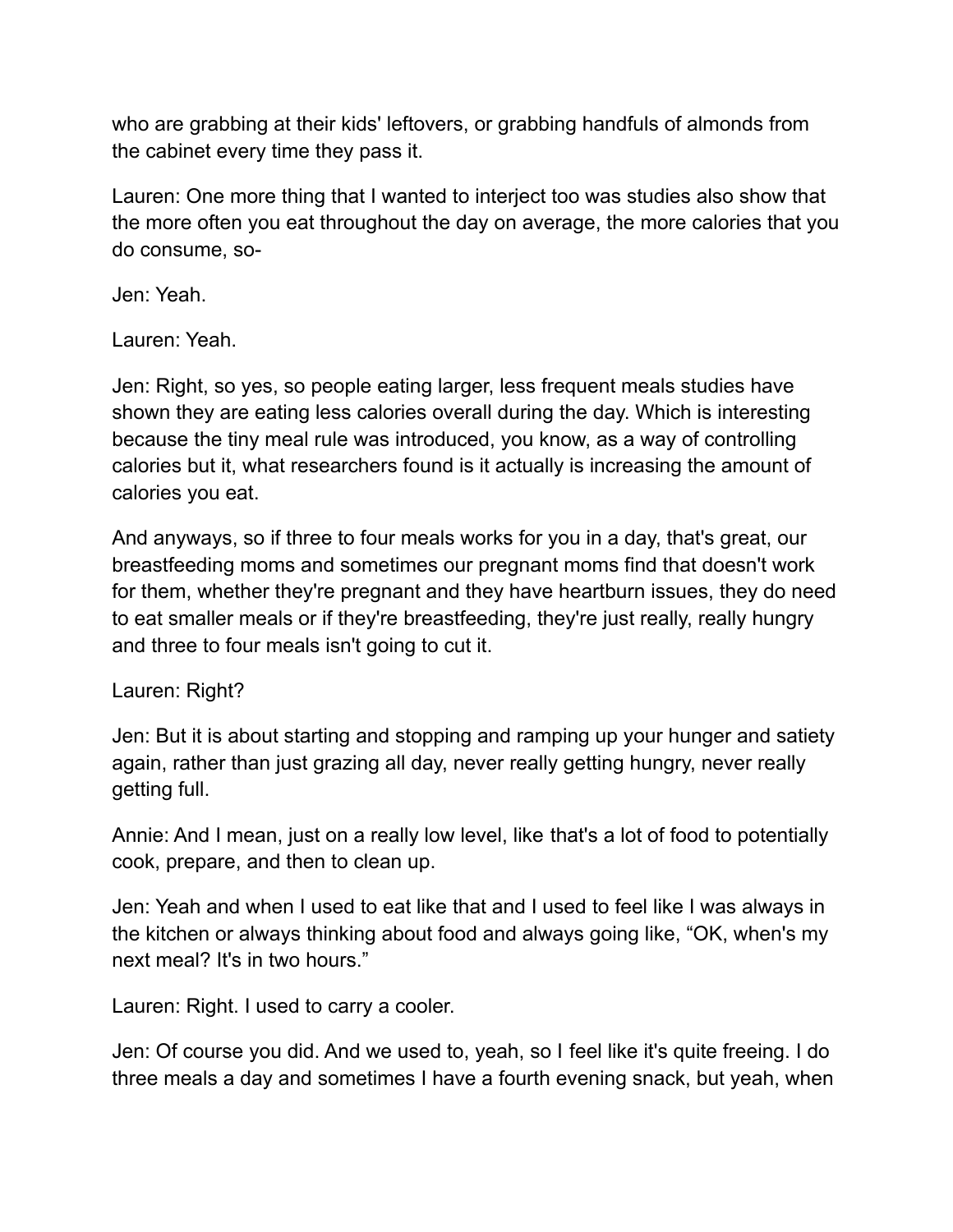you're having well-balanced meals, I mean those meals can't consist of a piece of toast either.

And that's why when women are in the Power Bowl Challenge they say, "Holy cow, you know, these are huge" but if you are having a Power Bowl for lunch that has, you know, maybe has five hundred calories in it or whatever it ends up being depending on your serving size.

And it's really well-balanced with a substantial amount of protein, tons of fiber, it's got some carbs in there, healthy fats, they also are getting through till dinner time without experiencing hunger or even that afternoon energy slump, right?

So yes, so we're just challenging you to try this out and see how it makes you feel.

Annie: Which can feel counterintuitive to a lot of women that have followed this rule for a really long time, "You want me to eat more?"

Lauren: We have women that come in terrified of this and then a lot of them say it's it was their favorite change that they had made.

Annie: Yes, for sure. Rule number two, "always eat breakfast." So most of us have heard, anyways, that breakfast is the most important meal of the day, you've heard that right?

Jen: Yes.

Lauren: Yes.

Annie: But is it really and will skipping breakfast help you lose weight or will you become starving and famished by the time lunchtime comes and overeat as a result? And the studies are a little bit mixed on this, but what's been widely accepted is that it comes down to individual preferences, so if you eat breakfast every day and you miss that one day, sure, you're likely going to wind up famished and overeat by lunch because you're hungry you're used to eating. But there's someone like me, and I think you two might be similar, I don't eat breakfast until two or three hours after waking.

Jen: Right.

Annie: Is that, what do you do, Jen?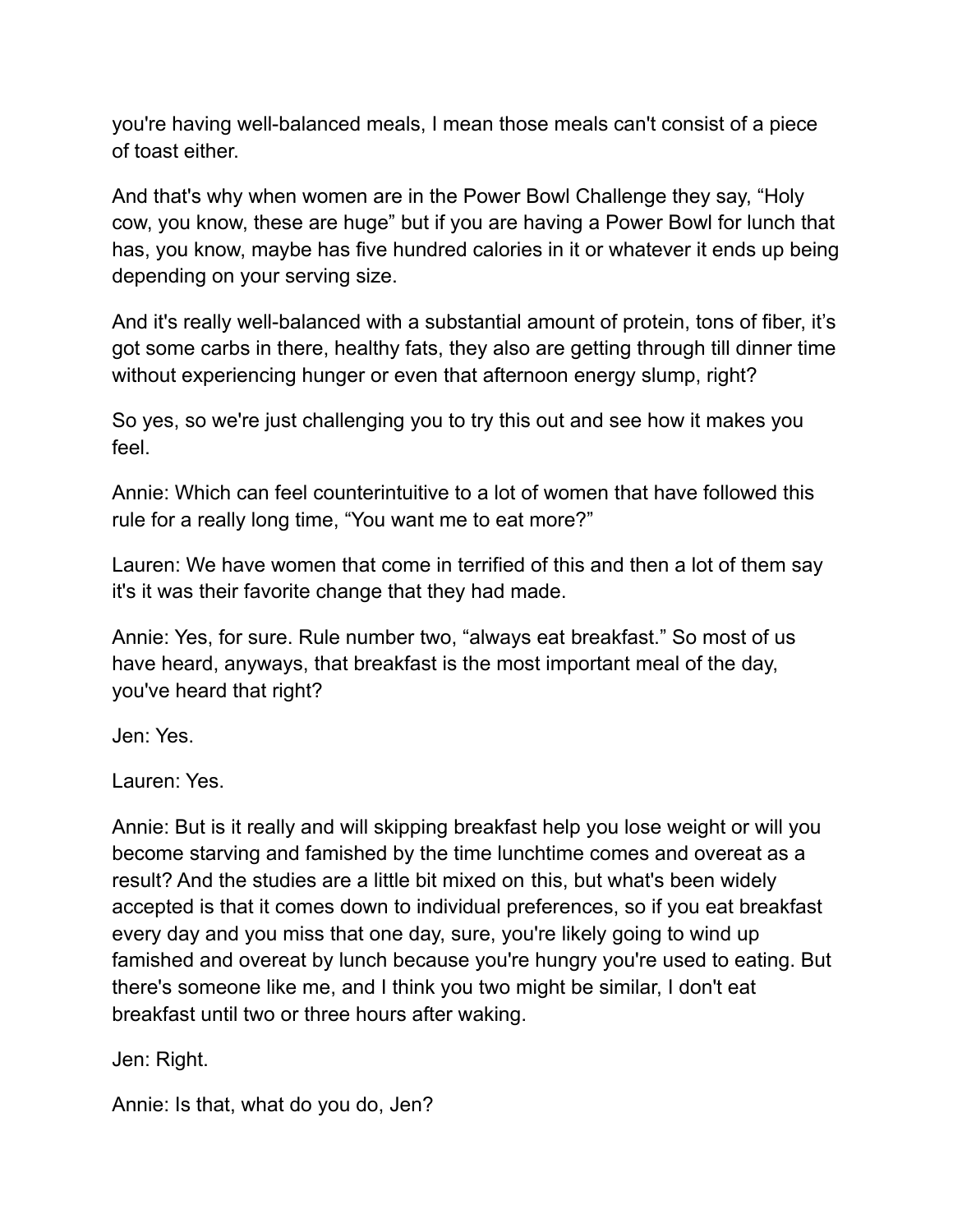Jen: So I, during the school year, that's what I live and die by, during the summer is different. During the school year, I get my kids off to school and I might work for an hour and then have something to eat because that's when I start, that is just when I naturally start getting hungry. When I used to exercise in the morning I found I got hungry. I needed to have something small before I exercised or I would feel faint during my workout and then I would feel hungry after the workout but I don't exercise in the morning currently and I do not experience hunger till around nine, nine-thirty so that's when I eat my first meal of the day.

Annie: Lauren, I think you were the one that kind of helped me troubleshoot breakfast and you asked me the very simple question, "Are you hungry when you wake up?" because that's when I was eating breakfast. "Are you hungry when you wake up to eat breakfast?" and I was like, "No, I'm actually not hungry," and you're like, "Oh, it's OK to wait."

Like, I needed someone to give me permission, right, to like not eat at a "meal time" which sounds so ridiculous when I like verbalize it, when I express it like that, but I just thought you had to eat breakfast, like everyone ate breakfast, and if I wasn't going to eat breakfast I was doomed. But, really, what it boils down to if you're consuming the appropriate amounts of calories and macronutrients throughout the day, skipping breakfast, eating breakfast, whatever you do, really won't likely make a big difference. Lauren, do you eat breakfast?

Lauren: I eat breakfast. Like both of you, a few hours after I wake up. I get up, I get the kids ready, I get ready, get them off to daycare, come home, and then I eat breakfast, like right before I start work.

And so this one, like Annie said, is going to be really person specific. Like you get to make your own rules here on how it works for you because some people feel nauseous when they eat breakfast, some people, like the three of us, aren't hungry on first waking, but then there's other people who maybe do need breakfast and if they skip breakfast they will be famished and end up eating more later. So it's kind of it might take some trial and error to kind of figure out which which person you are. Do you need breakfast? Do you not?

Jen: Yeah, if you're ravenous when you wake up, eat. We're not advocating anyone go hungry.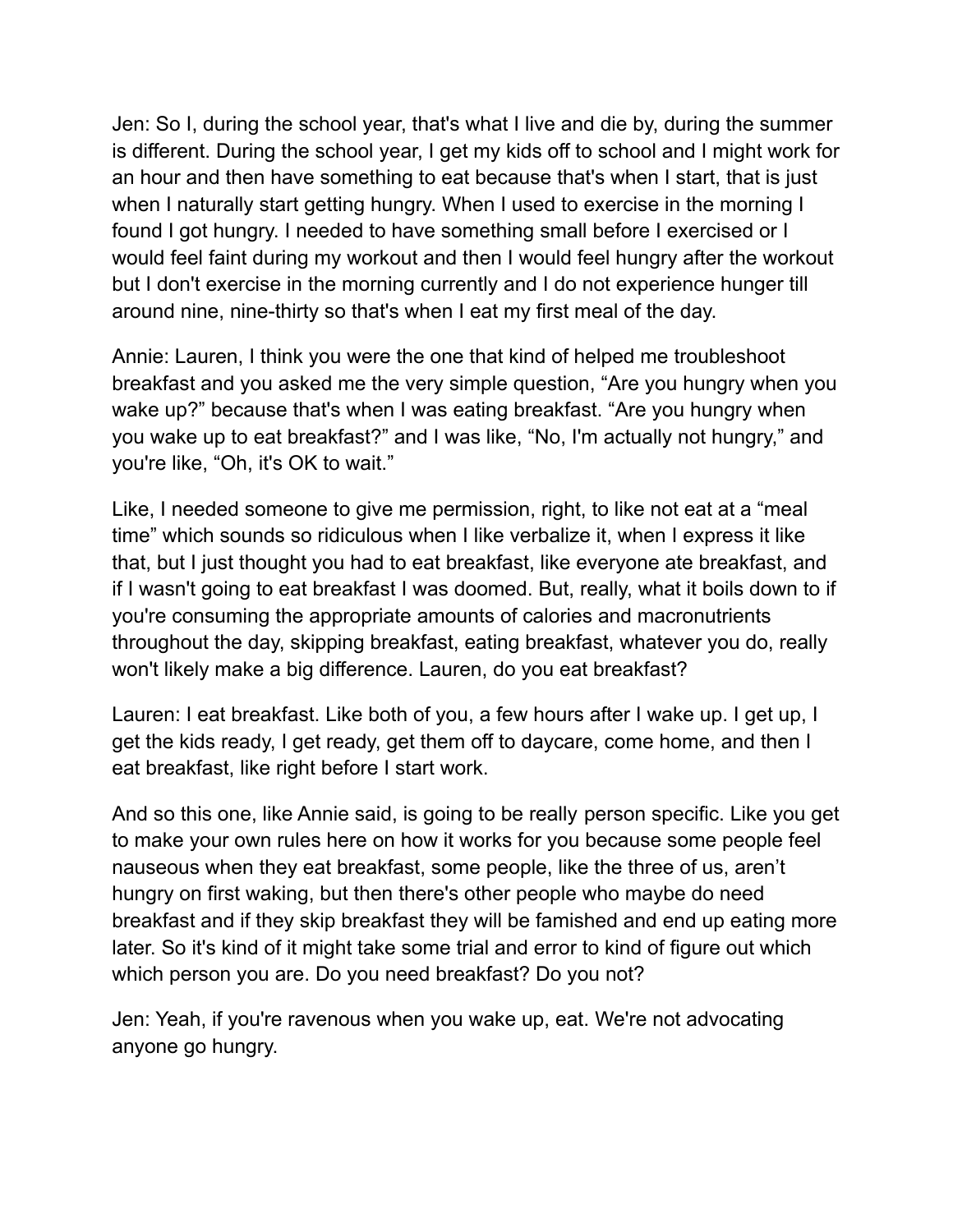Annie: No, and sometimes I eat breakfast when I'm not hungry because I know I'm going to be hungry later and whenever that later is I won't have an opportunity to eat, you know, if I've got a meeting or an appointment of some sort at nine o'clock, when I normally eat breakfast, and I'm not going to be available to eat at that time, then yeah, I'll eat when I'm not hungry. So these are flexible-ish rules.

Jen: Right, the main thing is to understand that a lot of people just, they do what they do out of habit, and it's something-

Lauren: Or because they think they're supposed to.

Jen: Right.

Annie: Yeah, cultural.

Jen: I've got to kick start my metabolism in the morning or whenever, which is also not true, but what happens is if you're just on autopilot while you're making these decisions, you're maybe missing opportunities to change the way you eat, your nutrition or your exercise habits or whatever, your whatever wellness habit, in a way that is actually going to work better for you and serve you better for the long term.

Annie: And I do just want to note, I pulled this from examine.com which is can be a really great resource for people that want some information on supplements and nutrition, research-based, they just noted some "bad" candidates, or candidates that likely won't do well by skipping breakfast and they included pregnant women, children and adolescents who are still growing, people who suffer from impaired glucose regulation, people who are hungry when they wake up, and then people who need to exercise at peak performance in the morning. And people who just like eating breakfast. It's like, you know, I mean, I could eat breakfast for breakfast, lunch and dinner. It's just breakfast is good.

Jen: And the other thing, the great thing that I've found is that when I used to wake up and have breakfast, I was feeling like I had to eat breakfast in the morning and then I was trying to do it amongst the morning rush with my kids and it just didn't work. I didn't enjoy my breakfast. I was choosing things that are maybe more convenient and not something that was necessarily in line of my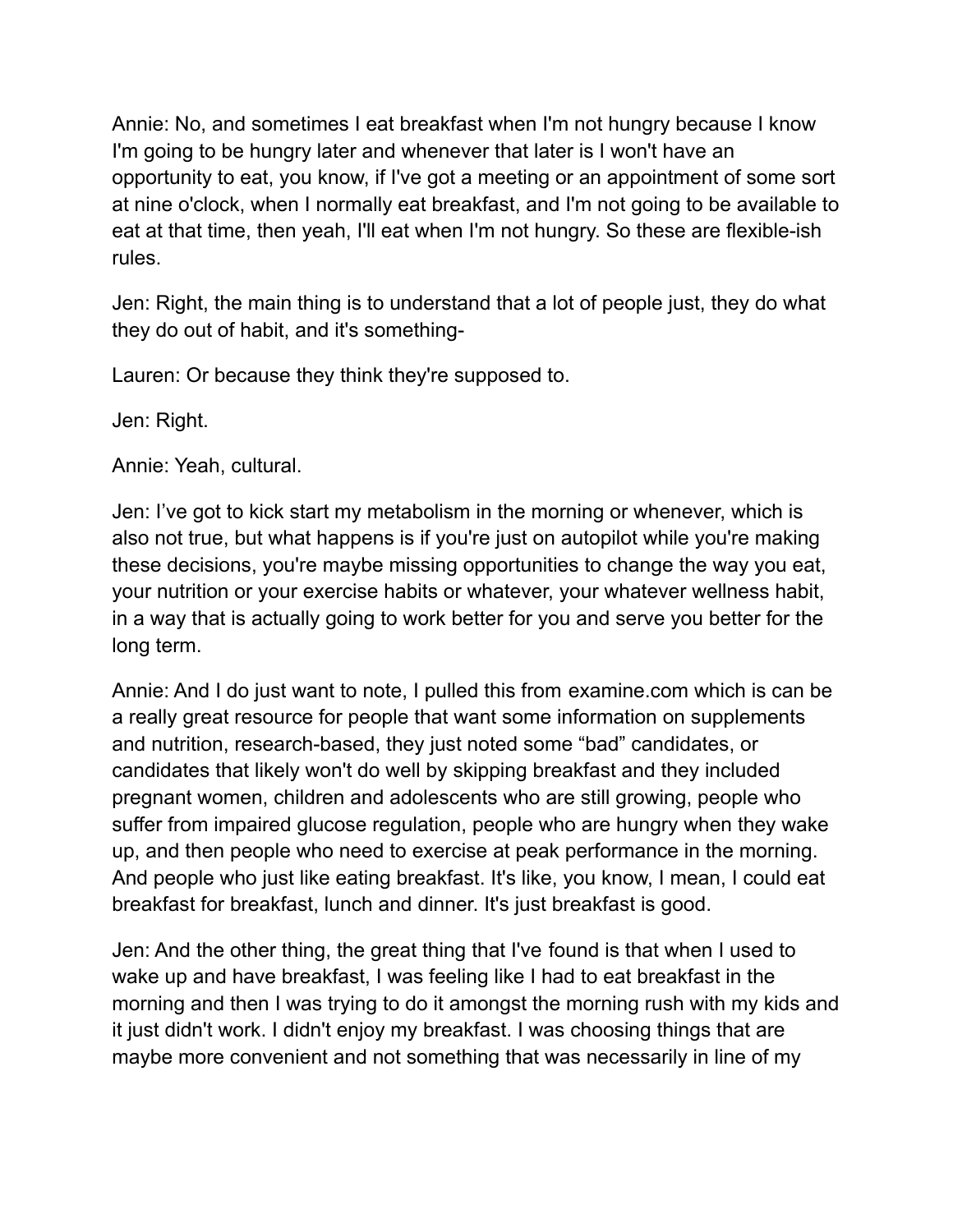goals or making me feel good the rest of the day and I was eating really quickly, which, you know, there's benefits to slowing down your eating.

And yeah, I actually just love now my morning breakfast, it's something I get to sit and do without the chaos of my children, and I get to do once I'm hungry.

Annie: And it becomes kind of more ritualistic.

Jen: Yeah, exactly.

Annie: Enjoy breakfast and-

Jen: Exactly some women are, like if you're a working woman, I work out of my house so I'll just acknowledge that it's a bit easier for me to be flexible with my schedule, but like Annie said, is there different things that you can do, like if you start work at eight am every day but you find you don't get hungry till nine, is there, you know, you can eat earlier, of course, is there an opportunity for you to do some meal prep, like some egg muffins, you know, or whatever, or breakfast burritos on the weekend and then take one with you and have it at your desk at nine o'clock, you know, just trying to think outside the box a little bit.

Lauren: Another troubleshooting tip that I give often in Balance365 is if you have a structured schedule and you have to eat and you're not hungry in the morning, look at how much you're eating at night. So cut that back and you maybe will find that you're hungry in the morning.

Jen: Right so I really noticed this when I had gotten into a period in my life where I was in the habit of eating at night. I would find myself not hungry to like ten or eleven the next day. So, which was really weird and really doesn't work for me at all to get hungry at that time or to wait to eat at that time, so when I cut back on my evening meal/snacking, I was hungry a lot sooner in the morning, in a time that worked for me.

Annie: Yeah and if you're new to our podcast or community, just so you know, Balance365 is our coaching program that we offer, it's our one year habit coaching program where we focus on a lot of these really foundational, solid nutrition habits that sometimes women can move away from as they grow older and that things like fullness cues, hunger cues, and so when we talk about our Balance365 program, that's what we're talking about, and one of the things we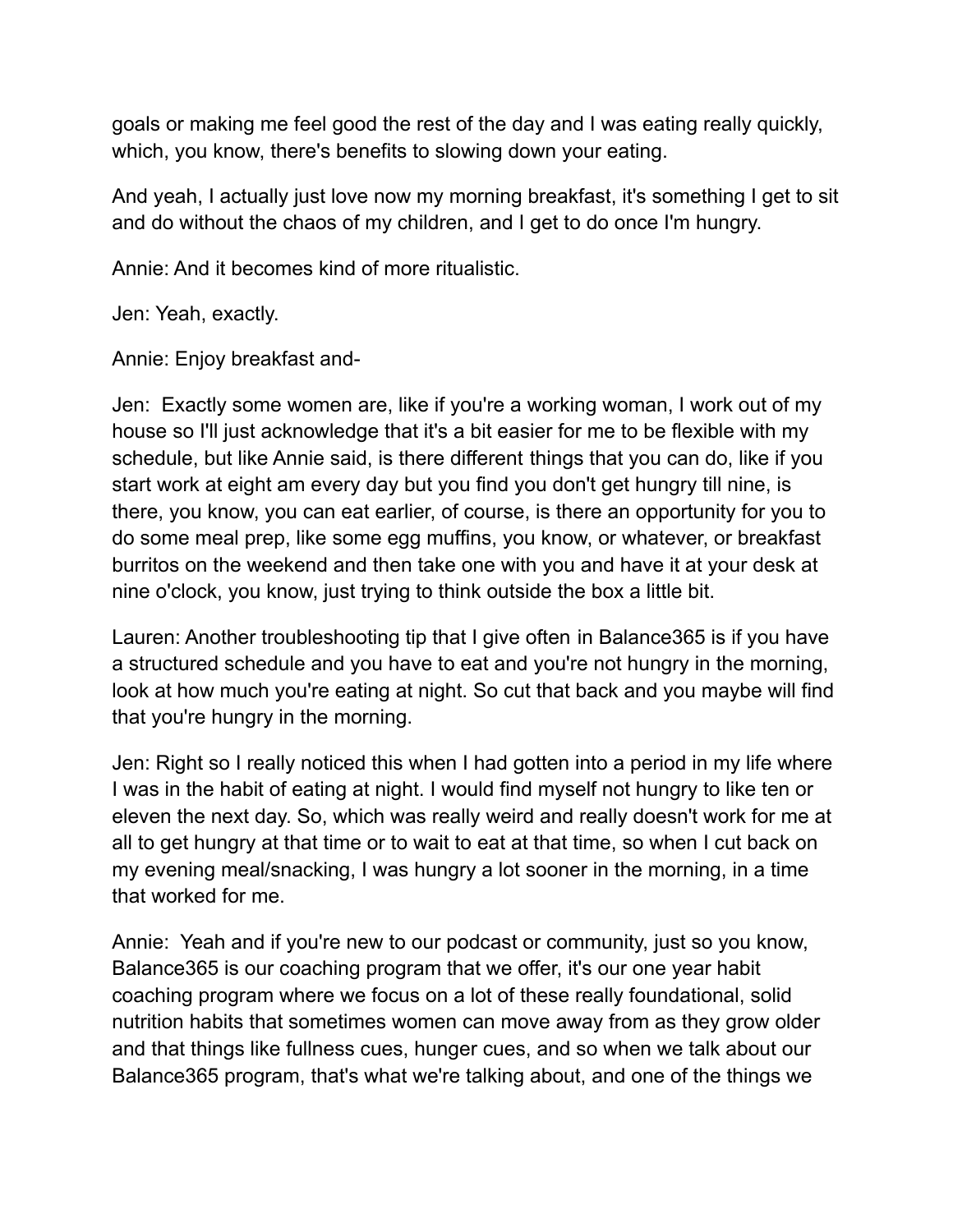really encourage them is to pay attention to hunger and fullness cues. So you don't have to eat just because it's mealtime just because it's breakfast time.

Jen: Or there's ways if you do have to eat during a certain time, as Lauren said, there's ways to reverse engineer your life to be hungry when that meal time comes around, because otherwise if we're, you know, we're just eating mindlessly, we're never hungry, we're not paying attention to our fullness cues, then really, that's where a lot of people are overeating. They're just eating to excess and one of our Balance365ers just said to me the other day that once she really worked on her hunger and satiety habits, she can't believe how much she was overeating. She can't believe how much more food she used to eat simply out of habit and because she was afraid of feeling hunger. Coming from, and a lot of people feel like, coming from really diet-y backgrounds when you are essentially starving yourself and you know you never want to go back there, that never feels good, but then you kind of almost become defiant and fear your own hunger, and you never want to experience it but actually is just a normal human signal that is our body telling us something, and we would, I mean our goal with our Balance365ers is that they eat when they're hungry and they stop when they're satisfied.

Annie: Which sounds simple but can take some practice, especially if you've been ignoring those cues for a while or not, you know, aware of them.

Jen: Right, exactly.

Annie: Yes. So our third and last rule is don't after seven pm, which kind of ties into a little bit of what we were talking about, but I swear it was Oprah who made this. Did you guys hear about this rule on Oprah?

Jen: I don't know if I heard about it on Oprah-

Lauren: I don't know.

Jen: But I heard from a fitness competitor in the bodybuilding community, I was like twenty and I was working at this place in university and she worked there too, and she was like "If you eat anything after seven o'clock it turns straight to fat in your body," and I was like "What?"

Lauren: I've heard that as well.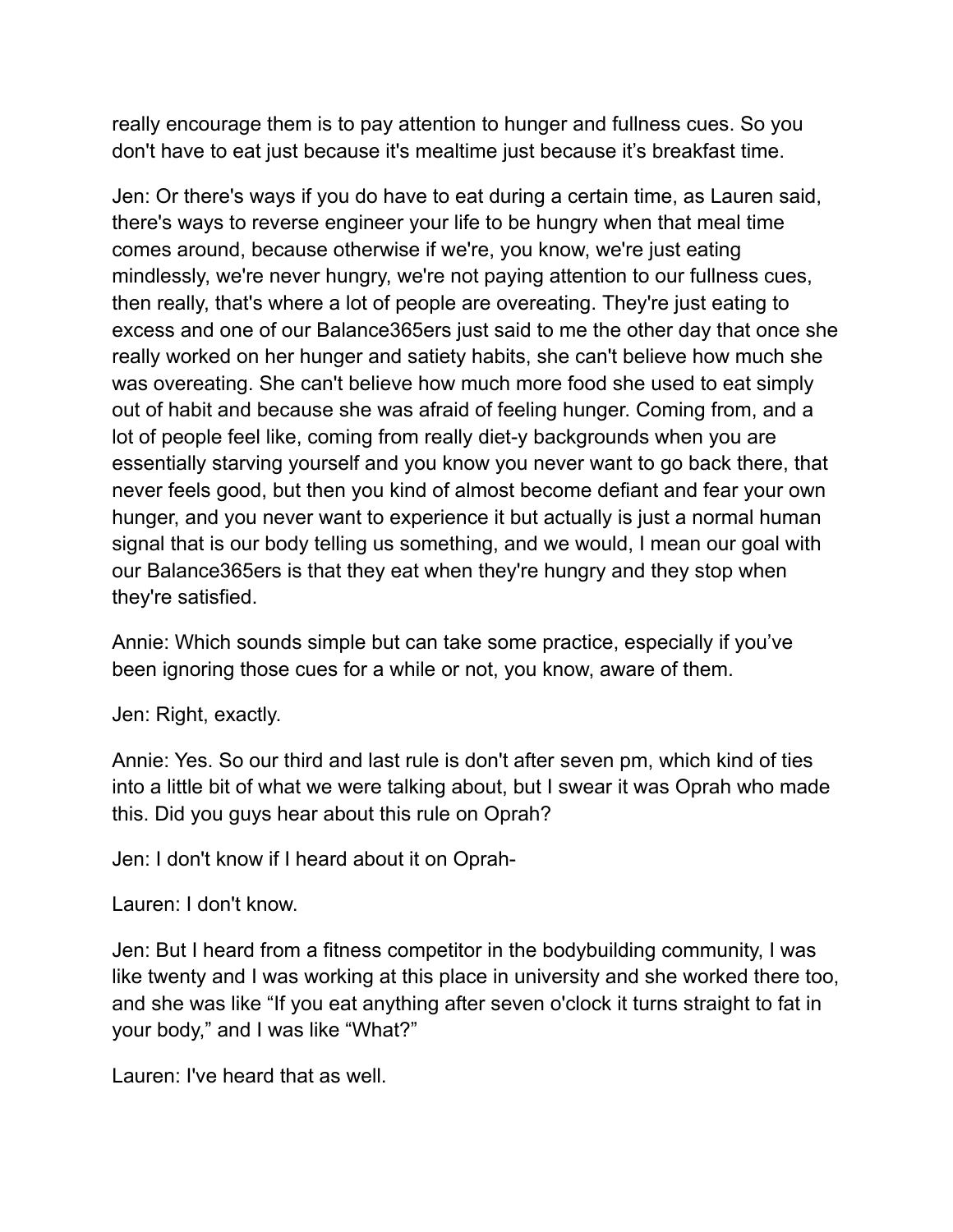Jen: It's a basically, like first of all that-

Lauren: Scaring you-

Jen: Straight from like fat phobic mindset, like you know "Oh my gosh, fat!" but then it's also just not true.

Lauren: Right, it's just a trick to try to get people to control calories, right, that diets use.

Jen: Right, as is every diet rule we hear are all about controlling calories.

Annie: Manipulating calories. But there's the truth, eating a similar number of calories, although at different times throughout the day, does not seem to have a major effect on weight gain or weight loss.

Jen: Right, and also like, and we often talk about this in Balance365, we encourage people to zoom out and look at your life like week to week, month to month, like we don't have to get tripped up in little details, you know. Every, you know, every meal, every day, every, you know, it's just things are always going to vary, your activity levels are going to vary, your hunger and satiety is going to vary, so really, you want to look at trends, right.

So whether you have a fat loss goal or you just have a goal of feeling better, just look at the big picture, and not eating after seven pm is not going to serve you if you are hungry. If you are not hungry, there may be a reason to stop eating after you're done dinner, which is to prevent overeating, but that's a whole other issue, right?

There's reasons people overeat after dinner, which we have talked about in previous podcasts, so for anyone that's new to us, really, check out our podcasts, we have so much good information around eating behavior and helping you get on top of your overeating.

But, you know, the approach people often take if if their rule is "I don't eat after seven pm" they then try and white knuckle cravings and that really, just like rarely, rarely works. Cutting things out, putting in a rule, like you will eventually succumb to your cravings, and you will binge on a tray of brownies in the pantry in, you know, you won't even eat a reasonable amount so.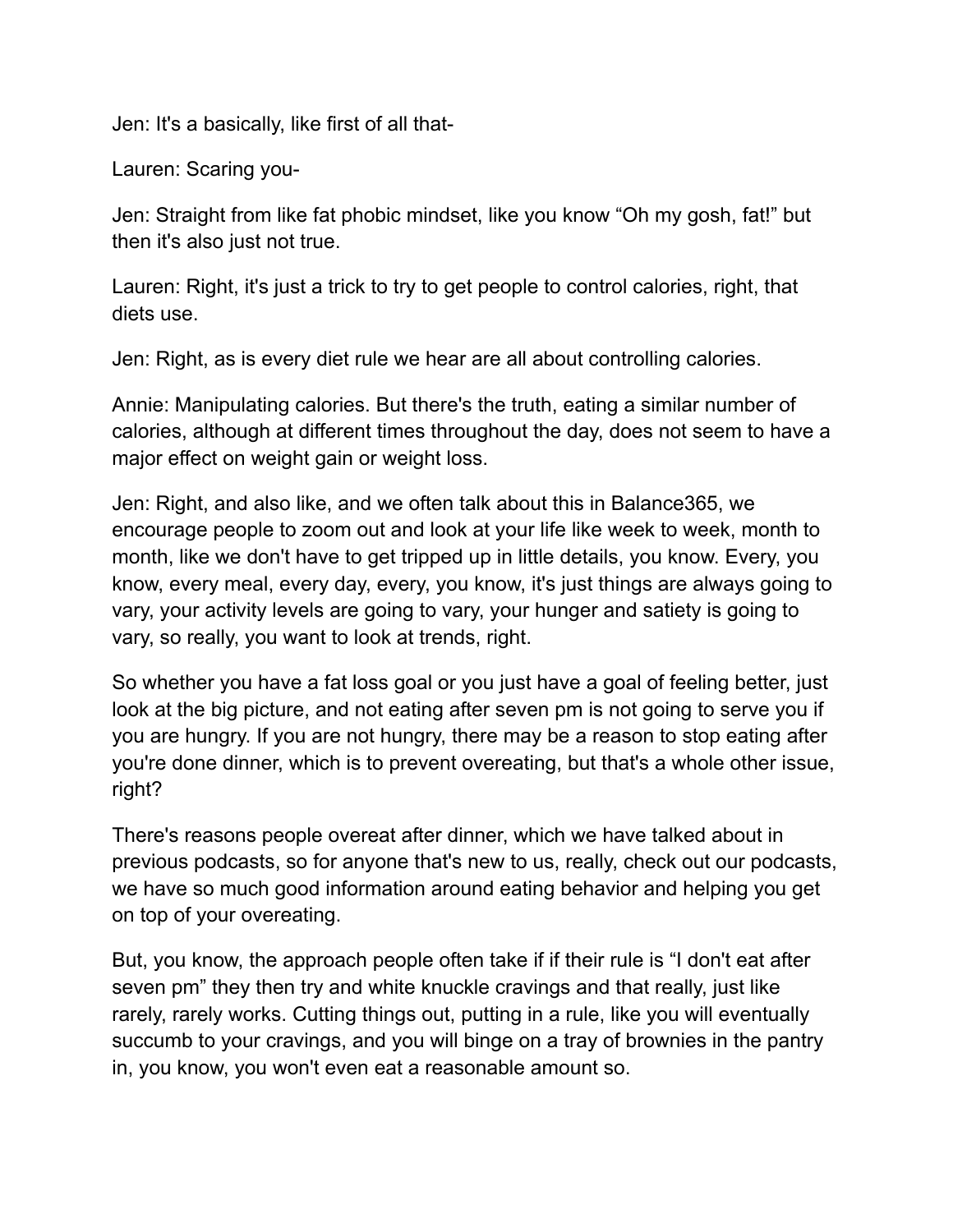Annie: Right, and Lauren always talks about the kind of the big rocks in nutrition and when you're eating doesn't matter near as much as what you're eating, how much you're eating and you know, balanced meals, like you're getting enough protein, you're coming to a meal hungry, you're leaving full. These are kind of the big rocks in nutrition, not so much like did you eat at seven or did you eat at nine pm. In full disclosure, I actually eat my dinner at like nine o'clock every night and I'm doing just fine.

Jen: Right, in fact, you actually lost a lot of weight in the last two years, haven't you, Annie? Well, not like, you know, you've slowly, slowly and surely been picking away at a fat loss goal.

Annie: I am obviously the oldest I've ever been, but I'm also the leanest I've ever been and, again, I don't eat breakfast until nine am and I eat my dinner at nine pm. So that's just what works for us because a lot of times I'm coaching in the gym a couple nights a week, we don't like to eat until our kids go down for bed, which is a whole other story, and I have reasons behind it, but we don't sit down for dinner until quite late and that just works for us, and it hasn't affected my weight or my body composition.

So, yeah, no complaints. Lauren, what do you have to add? I know you've got some thoughts on not eating after seven pm?

Lauren: Not much to add, I think we covered it, I'll just add that I often have a snack after seven pm before bed and, again, it's what works for me. I'm hungry usually at night before bed and if I don't eat then that impacts my sleep and so it's like a snowball effect too.

Jen: The other thing is that to understand that all things all sort of integrate and work together. So if you go back to like our tiny meals or if you go back to even just your own behaviors and how if you're trying to cut out snacking after seven pm but all day you've just grazed in your kids' leftovers and or just been so busy and overwhelmed you've just ignored your hunger signals and you can't even feel them anymore, a lot of people are ravenous at that time, and when they hear that it's a "bad time to eat" yet they are ravenous, like that will catch up to you at night.

And then there's different reasons other people eat at night which is like, it's just part of their habit, it's a habit, it's a routine or they're using using it to emotionally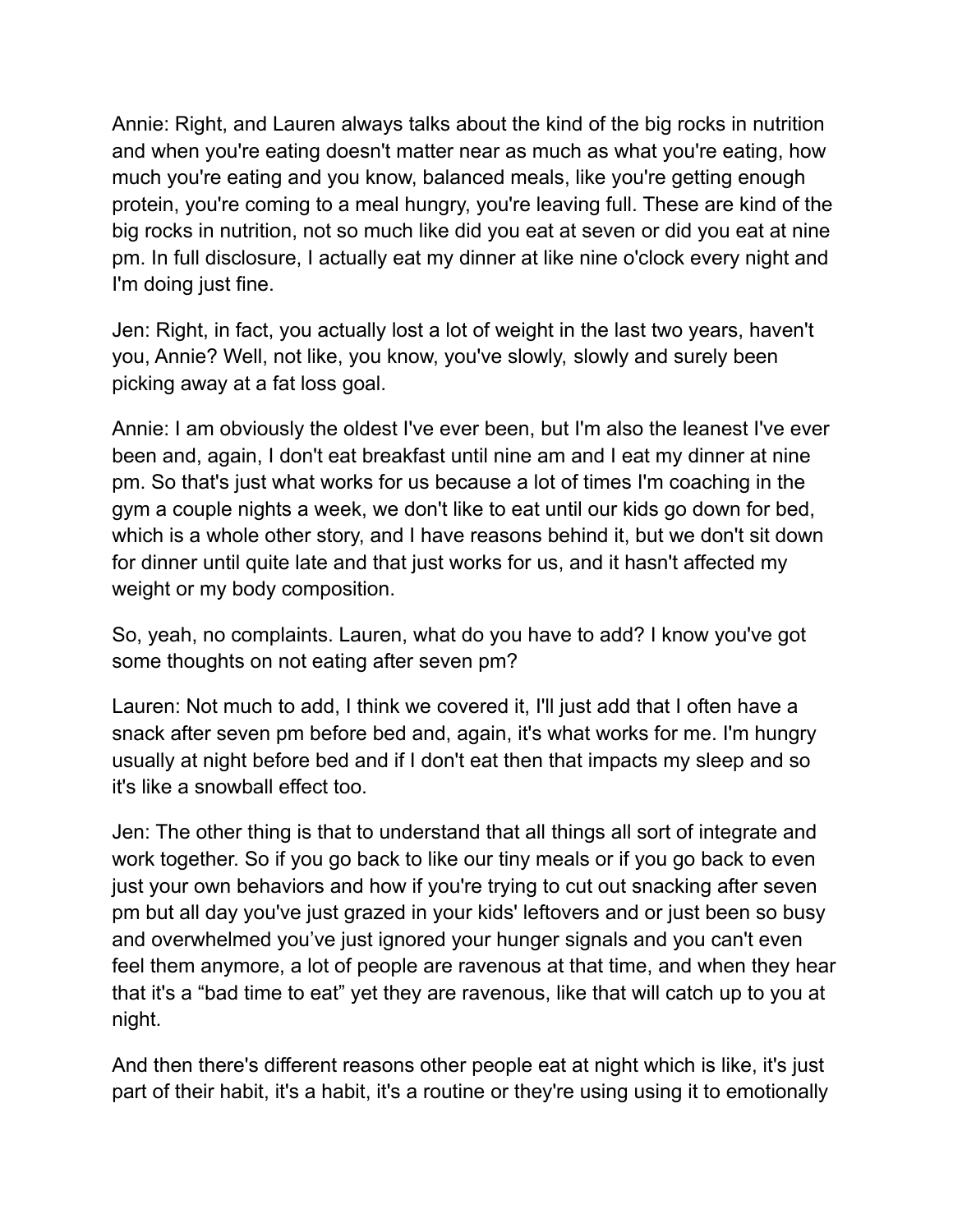cope from the stress of the day or whatever it is and we deal with all of this in Balance365. We have an emotional eating chapter in Balance365 and instead of just telling you, "Hey stop doing this!" We talk about how to stop doing this.

And if you are interested in that you can go back to our podcast about breaking habits because there's a process and there's a reason that so many people struggle with breaking bad habits is because our brains all work a certain way and I would go back to that podcast and listen to it if you are actually seriously interested in cutting down on nighttime snacking, because, you know, it can be also problematic for some people in that they have eaten to their energy needs for the day and they're not hungry so really nighttime stacking just becomes about overeating and eating foods that might not be aligned with their long term goals.

So maybe it's like, it's not even a balanced meal, it's like a tray brownies or whatever it is, but there are there are ways to address it that work instead of white knuckling it.

Annie: For sure and I think if what Jen is saying is resonating with you just pause, like next time you find yourself in front of the fridge it at 7:01 pm or whatever it is 8:01 pm, just pause and ask yourself, "Why are you eating?" with no judgment, like, right, like just no judgment, "Why are you eating? Are you hungry? Are you stressed? Are you tired?" I often eat when I'm tired and like instead of just going to bed I'm like, well maybe if I had some snacks.

Lauren: And I think I think this is why too we harp so much on listening to your hunger and satiety cues, because like for me, I think I'm often hungry before bed because we eat earlier in the night, and I also, I have a four year old and a one year old and so dinnertime is hectic and I don't eat as much as I normally do at the meals when I am by myself, and so like last night, I went out to dinner and I kind of went to the kitchen to go get my like normal snack and realized "You know, I'm not actually hungry, like I went out to dinner, I had a big dinner, and I'm not hungry" and so I didn't have a snack last night and so it's really important to kind of keep those things in mind too and realize when you're eating at night is just habitual and kind of pay attention to that.

Annie: Yeah, and I don't, I'm not saying that, like, you have to beat yourself up, like I said, no judgment, just create some awareness, like "What's going on? What are you feeling?" where you ask, "What's your environment like? What do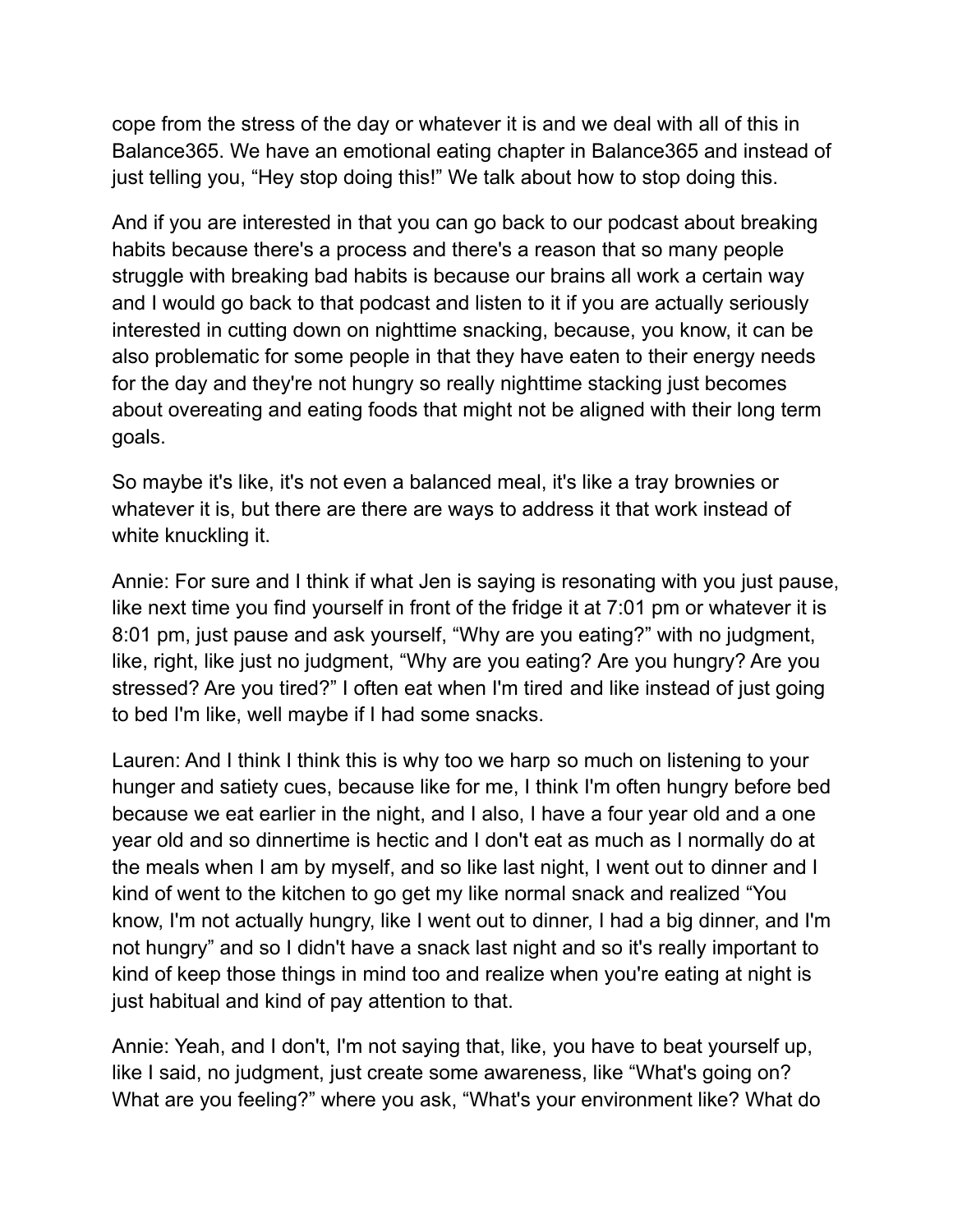you like? What activities are you engaged in? What did you just engage in? What did you just do?" And that's how you kind of start to dissect your habits, like you, but the step one is you have to be aware of like, "Why am I even doing what I'm doing?"

Jen: Yeah, and it's so important to do that without judgment because that's kind of where most of us get tripped up is we judge ourselves and then we feel shame and it just spirals us into a negative place that is actually more likely to take us to a place of overeating-

Annie: Right, and then we kick ourselves when we're down and it's like, "Well I can't do this, so I might as well just throw in the towel and you know start on Monday or whatever."

Jen: Yes and like you are, you know, all of us are worthy of unwinding at night ,or you know it's like, but it's finding, you know, some women they like to go exercise at night as their unwind thing, that's not for me. Obviously if you've listened to previous podcasts.

But I mean, as far as a walk, a walk is a nice wind down for me, watching T.V. is a nice wind down for me, stretching would be a nice wind down for me, a bath, like it's also about saying like, "Hey, I deserve to wind down. If I don't want to choose food as that wind down option, what are some are other options for me?" Instead of just like, you know, just recognizing that you deserve to wind down. A lot of our listeners are parents and the evenings are the only time we have and we get really selfish with that time so yeah, just sort of, yes, as Annie said, acknowledge it, figure out why and see if you can find a replacement-

Annie: That gives you the same sense of relief, sense of like, "Ah, this feels good, this comfort, this de-stress, this like take the edge off from the day or give you energy if you're eating because you're tired, you know, like just create some awareness.

Lauren: I think, I don't, yeah we're on a little tangent here, but while we're in this tangent, another tip is if you can't find something besides eating and you're not hungry that gives you that same reward, try doing something else without taking away that option to eat, right to do something else and eat and you'll find that the something else will start to feel better the more that you do it, without saying, "I can't eat, I can only do this other thing"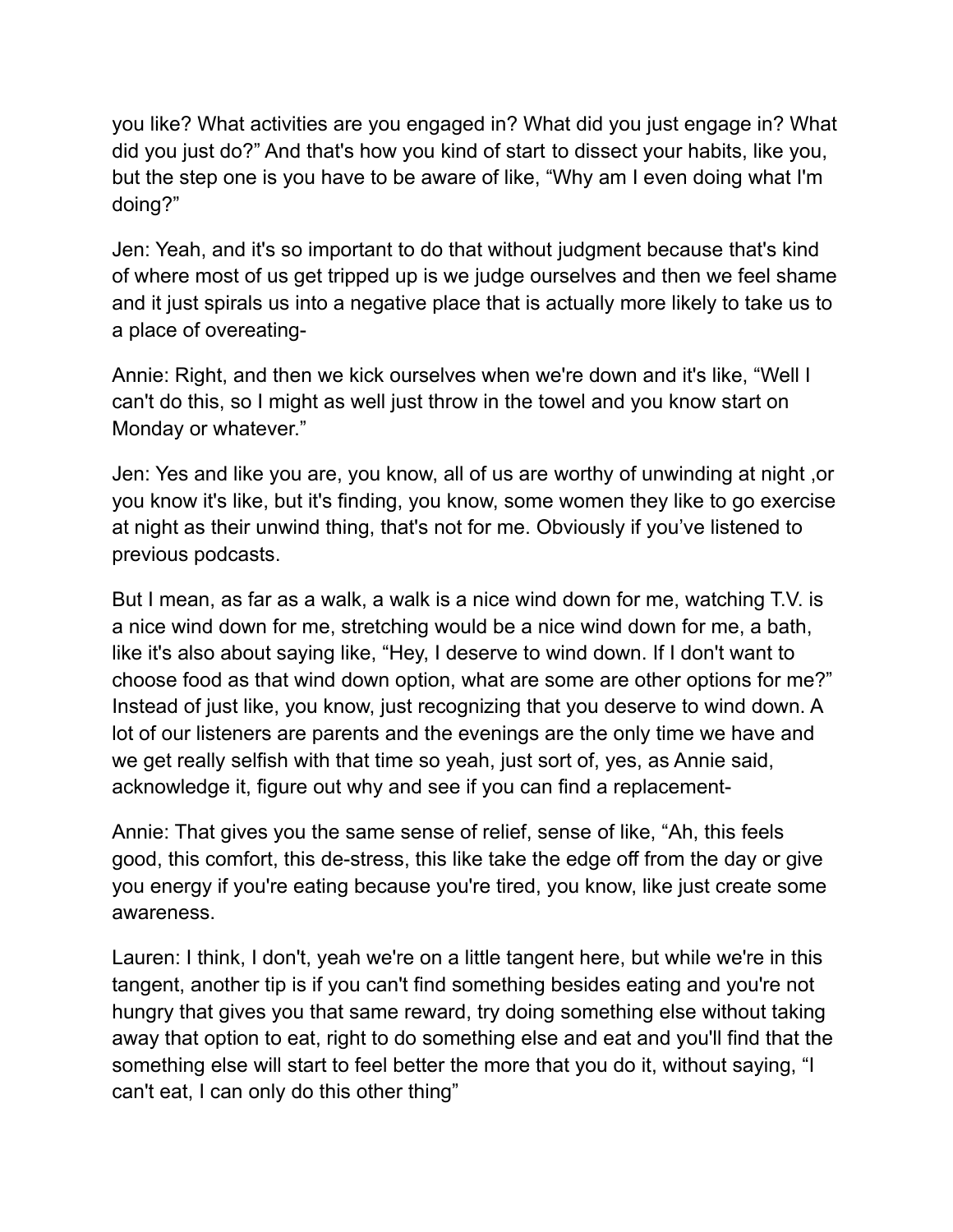Jen: So I'll take a plate of cheese and crackers into the tub with me.

Lauren: Yeah.

Annie: Well that sounds delightful. That's interesting, Lauren, I hadn't heard that I have to try that. So just keep doing what you're doing but add something else.

Lauren: Yeah.

Jen: Yeah, another thing I found is a lot of our Balance365ers it's not just about the food it's about keeping your hands busy at night.

Annie: I was just thinking that, yeah.

Jen: So they will replace their food habit, we really are on a tangent now, but they replaced their evening snacking with knitting or talking to a friend on the phone and just having that phone by your face can help.

Annie: So yeah, I find that if I sit in front of the T.V. I often feel like I need like a snack. So my solution is just instead of T.V. I've been reading.

Jen: Right.

Annie: But, I mean, you know that's just what works for me but it was, we did get off on a tangent, but those are three kind of nutrition rules that we would suggest breaking and just to recap real quick, the first one was to eat tiny meals that you can eat as many meals or as few as meals as you'd like, that really it's overall calories that really depend on our ability to lose weight, maintain weight or gain weight. Always eat breakfast we debunked, it's not necessarily the most important meal of the day and that's going to depend highly on the person, if you enjoy eating breakfast if you feel like you need to eat breakfast, if you're hungry when you wake up all can be elements to determining if you should eat breakfast or not and the last one we just spent a fair amount of time on was "Don't eat after seven pm" which again, eating a similar number of calories throughout different times of the day does not seem to have a major effect on weight loss or weight gain. Ao anything you two want to add before we wrap up?

Jen: No, I think that covers it.

Alright, well thanks for joining me, this was good, this was fun and quick, debunked some myths.